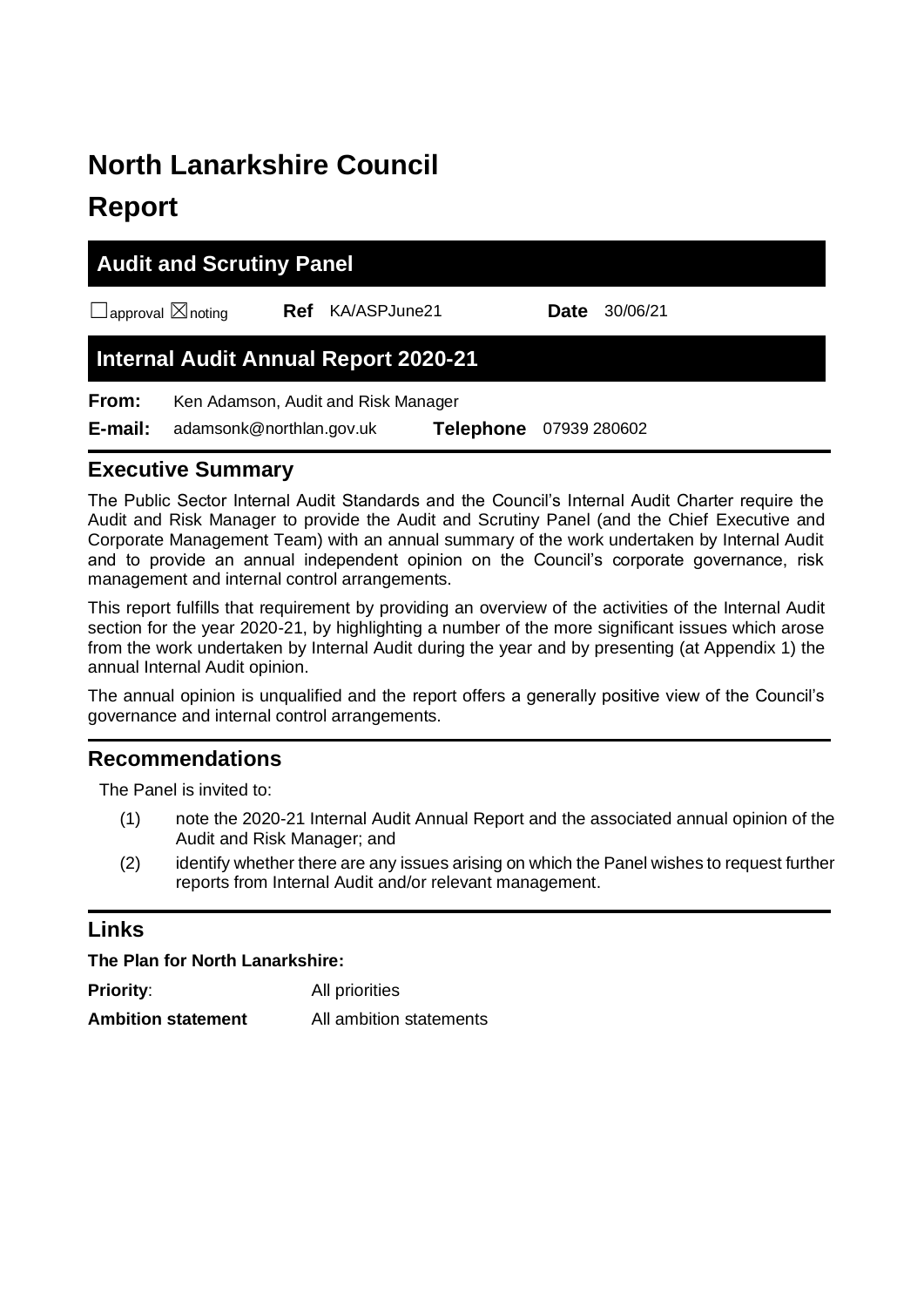## **1. Background**

- 1.1 Internal Audit is an independent and objective assurance function designed to add value and improve the Council's operations which helps the Council accomplish its objectives by bringing a systematic, disciplined approach to evaluating and improving the effectiveness of the Council's risk management, internal control and governance processes.
- 1.2 Internal Audit's primary objectives are:
	- to provide a high quality and customer focused internal audit service which is responsive and flexible, consistent with best professional practice, focuses on areas that matter, uses resources efficiently and effectively, and is seen by stakeholders as adding value and making a vibrant and relevant contribution to the Council; and
	- to assist the Audit and Scrutiny Panel (the Panel) to effectively discharge its role and responsibilities.
- 1.3 The purpose, authority, responsibilities and main objectives of the Council's Internal Audit service are outlined in the Internal Audit Strategy 2019-20 to 2021-22 (approved by the Panel in June 2019) and the Internal Audit Charter (approved by the Panel in February 2018).
- 1.4 Internal Audit reports its outputs regularly throughout the year to the Audit and Scrutiny Panel in accordance with the Internal Charter and associated reporting protocol. The Panel also approves Internal Audit's annual audit plan and monitors the performance of the function.
- 1.5 Internal Audit activity is planned to enable an independent annual opinion to be given by the Audit and Risk Manager on the adequacy and effectiveness of internal controls within the authority, including the systems designed to achieve the corporate objectives of the Council and those that manage the material risks faced by the authority. It should be noted, however, that the presence of an effective internal audit function contributes towards, but is not a substitute for, effective control. It is primarily the responsibility of line management to establish internal controls so that the Council's activities are conducted in an efficient and well-ordered manner, to ensure that management policies and directives are adhered to and that assets and records are safeguarded.

## **2. Report**

## **High level overview of Internal Audit activity during 2020-21**

- 2.1 I can confirm that during 2020-21 Internal Audit operated with no impairments or restrictions in scope and that all key stakeholders continued to respect the independence of the function. The Audit and Risk Manager (who acts as the Council's 'Chief Audit Executive' per the Public Sector Internal Audit Standards (PSIAS)) reports directly to the Chief Executive and is a member of the Council's Corporate Management Team. The role and status of Internal Audit function within the Council is therefore in line with best practice.
- 2.2 Internal Audit activity during the year was undertaken in accordance with the Internal Audit Annual Plan which was approved by the Audit and Scrutiny Panel in September 2020. Appendix 2 shows key details (status and where appropriate the relevant audit opinion and date presented to the Panel) of all items in the approved 2020-21 Plan. During the year some amendments were made to the plan to enable the function to respond flexibly to changing circumstances since the plan was developed and approved (most notably changes arising from the impact of, and response to, the public health pandemic) and these changes are shown at Appendix 2.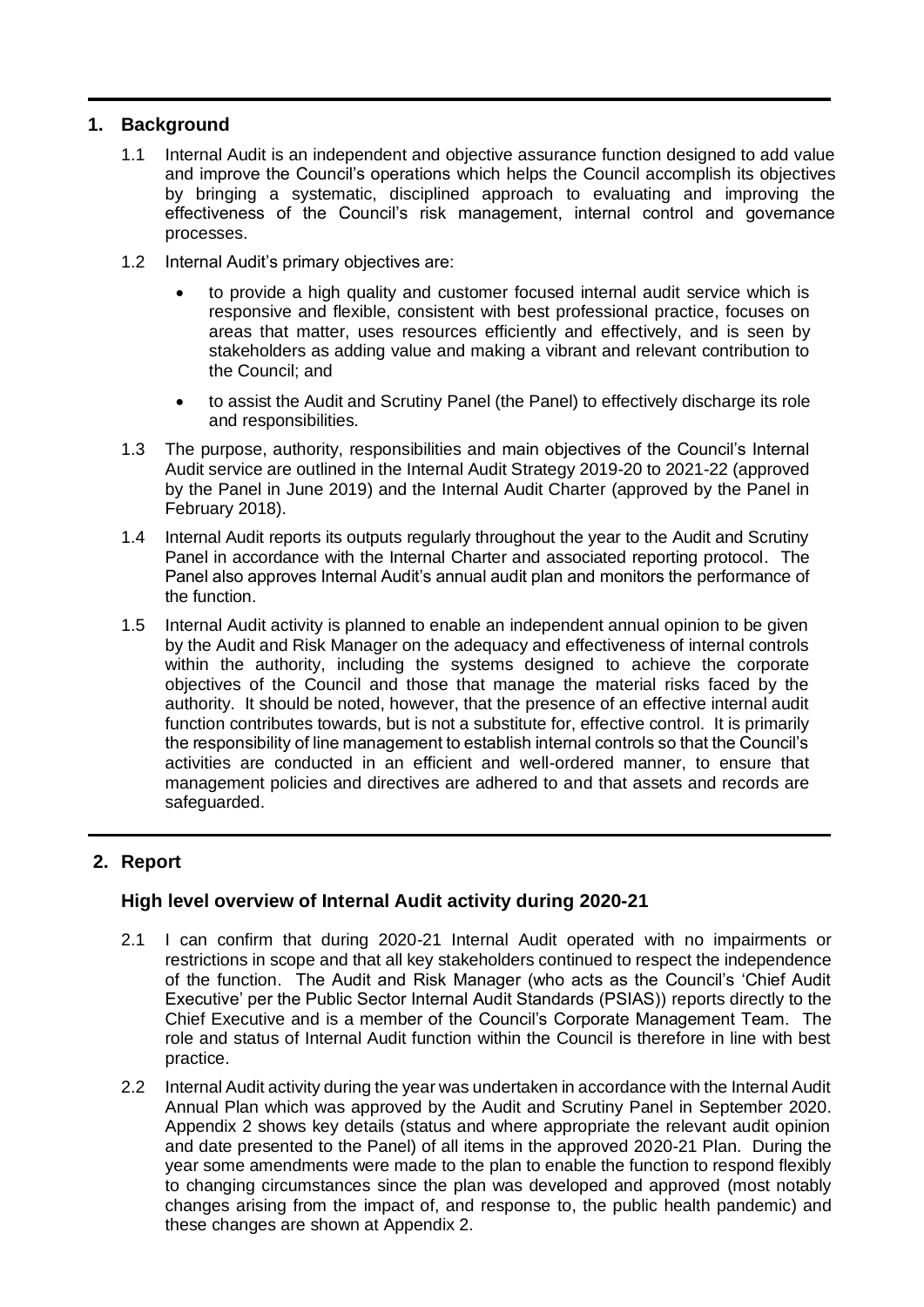- 2.3 Action plans are agreed with management in response to all recommendations made within Internal Audit reports and follow-up reports are presented regularly to the Audit and Scrutiny Panel to provide assurance that matters raised by Internal Audit have been appropriately addressed by management and that agreed actions have been implemented. Where follow-up work indicates that inadequate progress has been made, this is brought to the attention of the Panel.
- 2.4 Internal Audit also has responsibility for investigating, as appropriate, alleged frauds and irregularities brought to our attention in accordance with the Council's anti-fraud policy. Where detailed work is carried out, the findings are reported to the Chief Executive and/or the relevant Executive Director and/or the relevant Head of Service with recommendations made which are designed to address any weaknesses identified. Such work is reported to the Panel, as appropriate, in line with the Internal Audit reporting protocol approved by the Panel in June 2019.
- 2.5 During 2020-21, Internal Audit staff continued to liaise closely with Audit Scotland, the Council's appointed external auditors, to facilitate their work and to avoid any potential duplication of effort. As part of the external audit process, the external auditor annually assesses the work of Internal Audit and I am pleased to be able to report that during the period covered by this report the external auditors were able to continue to place formal reliance on our work.
- 2.6 Internal Audit operated in 2020-21 in accordance with the Public Sector Internal Audit Standards (PSIAS). In September 2019 the Panel received a report from the independent external quality assurance review (EQAR) of the internal audit function which concluded that the Internal Audit Service within North Lanarkshire fully conformed with the PSIAS During 2020-21, I assessed the extent to which current Internal Audit activity, policies and procedures conform to expected requirements contained within the PSIAS and am pleased to be able to report that the results of that review continued to show a high degree of compliance with the detailed requirements of PSIAS. As previously reported, progress implementing all agreed actions arising from the EQAR has been impacted by competing priorities arising from the public health emergency, but all outstanding issues are now actively being addressed and a status report on implementation will be submitted to the next meeting of the Panel.

## **Issues arising from Internal Audit activity during 2020-21**

- 2.7 Appendix 2 provides an overview of Internal Audit activity against the 2020-21 Annual Plan and includes details of when each assignment was reported to the Audit and Scrutiny Panel (where not yet formally reported, status and expected dates are given). Key issues arising from Internal Audit outputs are highlighted in the Internal Audit Progress Report tabled at each meeting of the Panel.
- 2.8 It should be noted that during the year, a significant proportion of Internal Audit staff were temporarily seconded to other duties for a period in response to the pandemic. We also undertook a range of additional unplanned work in response to changes in systems of control and governance introduced in response to the pandemic, often at short notice. Although this has had some impact on our ability to deliver all planned work, I am content that sufficient work has been undertaken to support the preparation of my annual opinion.
- 2.9 A small number of audit assignments were reported during 2020-21 which offered only 'limited assurance'. In all cases, management committed to a range of relevant improvement actions, some of which have already been completed, and we will continue to monitor progress on these issues during 2021-22 to provide senior management and the Panel with further assurance that relevant key controls are operating effectively.
- 2.10 During 2020-21 the Council had to respond to unprecedented challenges arising from the public health emergency with the need to transition very quickly to significantly different ways of operating with consequential impacts on governance, internal control and risk management arrangements.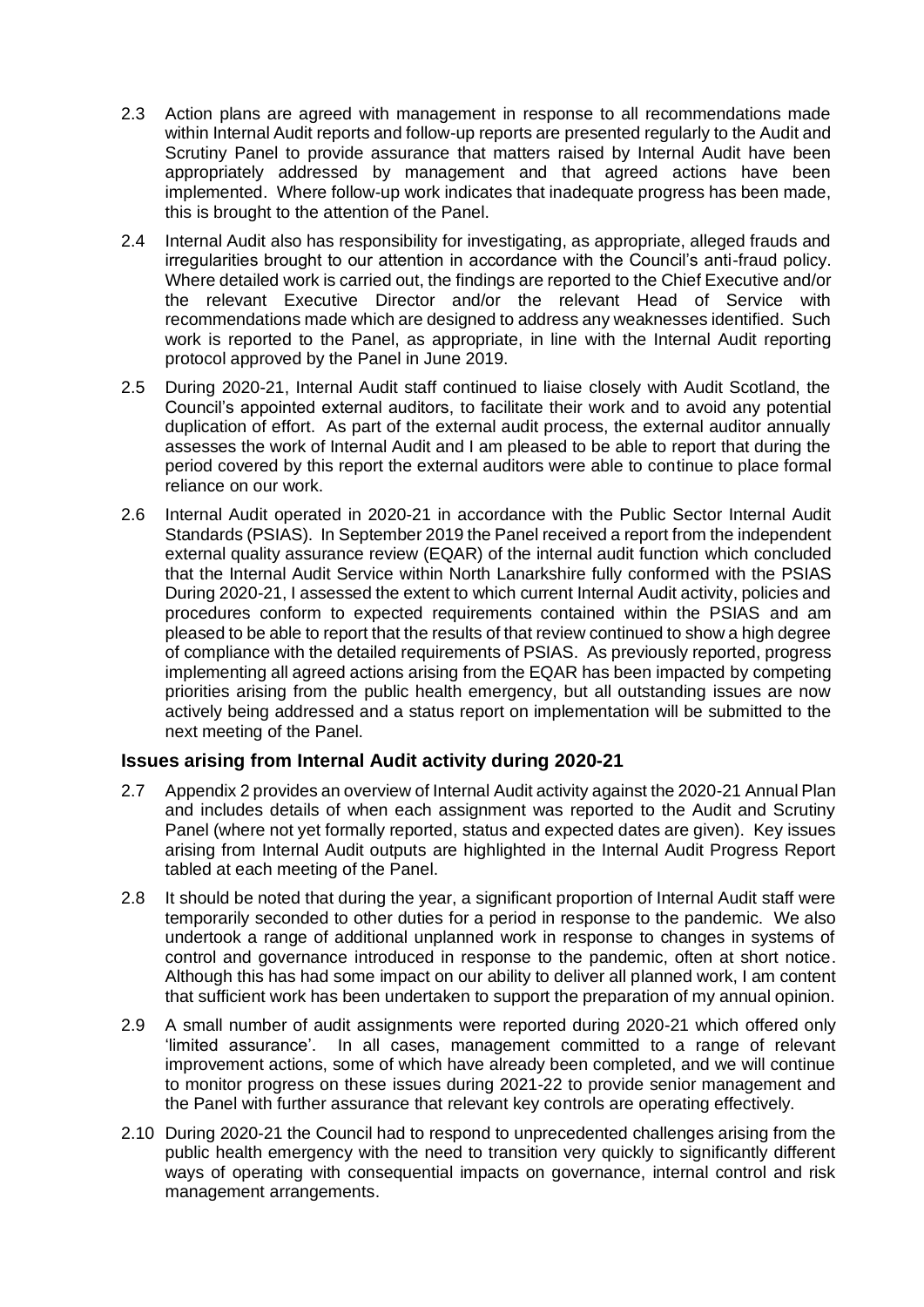- 2.11 Internal Audit was involved in the Council's strategic response to the pandemic, working closely with senior management to provide advice and commentary on proposals relating to new working arrangements and changes to internal controls and governance arrangements. We have also undertaken specific unplanned work in key risk areas such as payroll, creditors payments and Covid business support grants to provide specific assurance on the implementation of new and/or revised financial processes.
- 2.12 Despite the challenges presented by the pandemic and notwithstanding the results of some specific individual audit assignments, overall, I am satisfied that the Council's internal control and governance arrangements remained reasonably robust throughout 2020-21.
- 2.13 The results from our detailed work examining the Council's corporate governance arrangements suggest that compliance with the requirements of the corporate governance framework adopted by the Council continued to be positive with no significant weaknesses or areas of concern highlighted.
- 2.14 Our work also suggests that despite significant and increasing challenges, key financial controls and financial management arrangements continued to operate to a generally high standard within the Council.
- 2.15 With the exception of a suspected fraud in relation to payroll, details of which will be reported to the Panel in June 2021 as part of my routine progress report, I am also pleased to be able to report that there were no other weaknesses, material frauds or irregularities identified in 2020-21 that I require to bring to your attention.

## **2020-21 Annual Internal Audit Opinion**

- 2.16 There is a formal requirement for me to prepare an annual opinion on the Council's internal control system. The opinion is presented to members of the Audit and Scrutiny Panel, the Chief Executive and the other members of the Council's Corporate Management Team and is intended to provide independent and objective assurance to these different stakeholders as to the adequacy and effectiveness of internal controls within the Council.
- 2.17 My evaluation of the control environment is informed by a number of sources and in bringing these together, consideration has been given to whether there is evidence that any key controls are absent, inadequate or ineffective and whether the existence of any weaknesses identified, taken independently or with other findings, significantly impairs the adequacy and effectiveness of the Council's overall systems of internal control. Wider issues relating to the Council's corporate governance and risk management arrangements have also been considered.
- 2.18 The nature of individual audit assignments is such that most Internal Audit reports identify some weaknesses or areas where scope for improvement exists. During work undertaken in 2020-21 there have been instances where the control environment was not strong enough or complied with sufficiently to prevent risks to the organisation. In these cases, Internal Audit has made recommendations to further improve the systems of control and compliance. Although sometimes significant to the control environment in place for the individual system or areas that have been audited, I do not consider these weaknesses material enough to have a significant impact on my overall opinion on the adequacy of the Council's control environment at the year end. Further reviews and/or follow-up work in areas where limited assurance has been given are scheduled to be completed during 2021-2022 to ensure that the actions agreed in response to Internal Audit's recommendations have been implemented and the relevant controls are working well in practice.
- 2.19 My formal annual Internal Audit opinion on the soundness of the Council's internal control systems is presented at Appendix 1. Overall, the results of the work of Internal Audit in 2020-21 taken with other information available to me, did not lead me to conclude that the Council's overall systems of internal control were inadequate or their effectiveness significantly or materially impaired.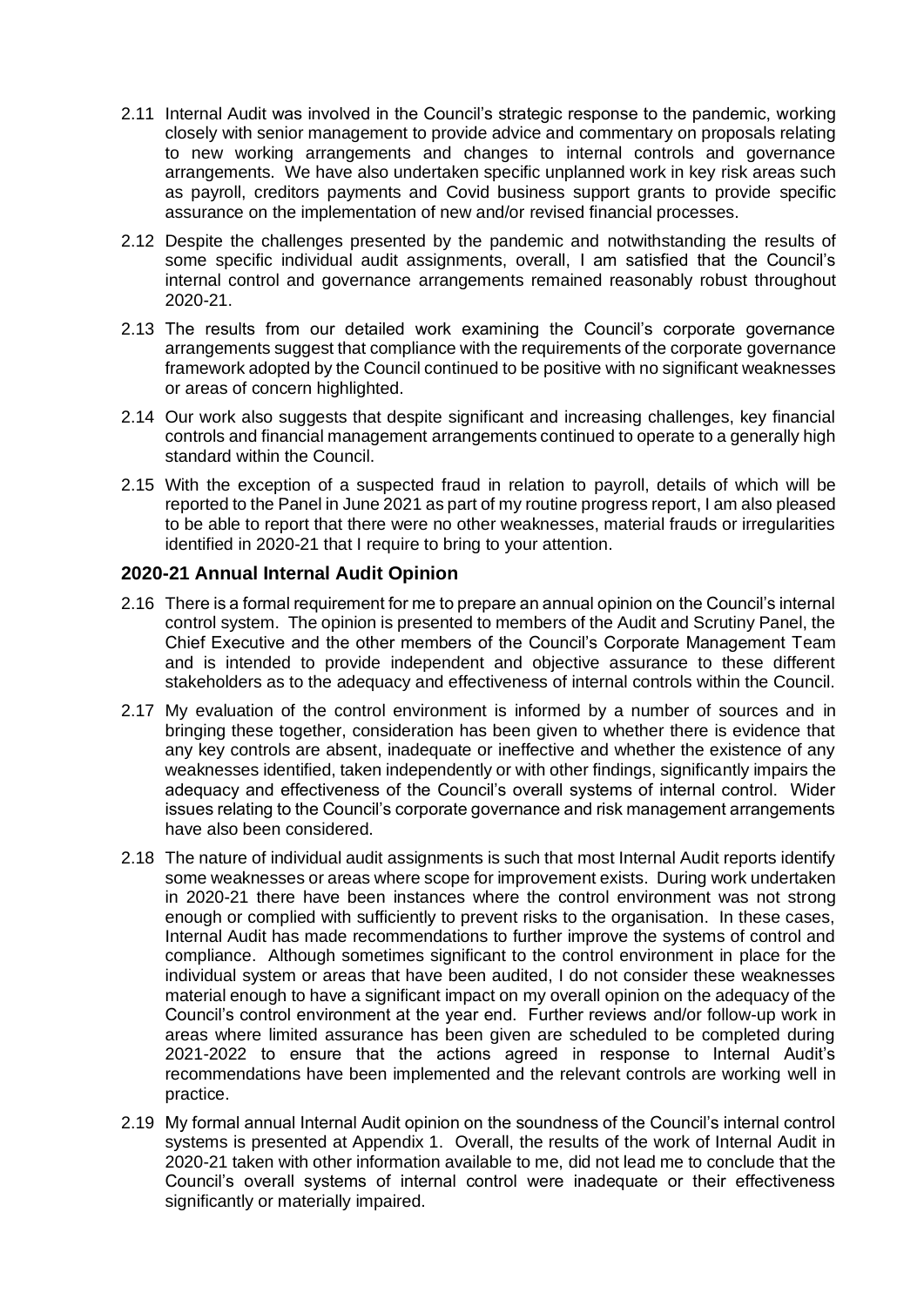2.20 Finally, I would like to thank all Council staff who have assisted Internal Audit during our work throughout 2020-21 and to thank senior management and elected members for the consideration and due regard given to our work.

| 3  | <b>Equality and diversity</b><br><b>Equality Impact Assessment</b><br><b>Fairer Scotland</b> | No impacts arising directly from this report<br>No impacts arising directly from this report                                                                                                               |
|----|----------------------------------------------------------------------------------------------|------------------------------------------------------------------------------------------------------------------------------------------------------------------------------------------------------------|
| 4. | Impact                                                                                       |                                                                                                                                                                                                            |
|    | <b>Financial impact:</b>                                                                     | None arising directly from this report                                                                                                                                                                     |
|    | HR policy / Legislative impact:                                                              | None arising directly from this report                                                                                                                                                                     |
|    | Technology / Digital impact:                                                                 | None arising directly from this report                                                                                                                                                                     |
|    | <b>Environmental impact:</b>                                                                 | None arising directly from this report                                                                                                                                                                     |
|    | <b>Communications impact:</b>                                                                | None arising directly from this report                                                                                                                                                                     |
|    | <b>Risk impact:</b>                                                                          | Failure to operate an effective Internal Audit<br>function consistent with the Public Sector<br>Internal Audit Standards could impair the<br>Council's compliance with its Code of Corporate<br>Governance |

## **5. Measures of success**

5.1 Internal Audit reports annually on its performance to the Panel and is also subject to review annually by the Council's appointed external auditors.

## **6. Supporting Documents**

| Appendix 1 2020-21 Annual Internal Audit Opinion              |
|---------------------------------------------------------------|
| Appendix 2 Progress re-approved 2020-2021 Internal Audit Plan |

KA

**Ken Adamson, Audit and Risk Manager**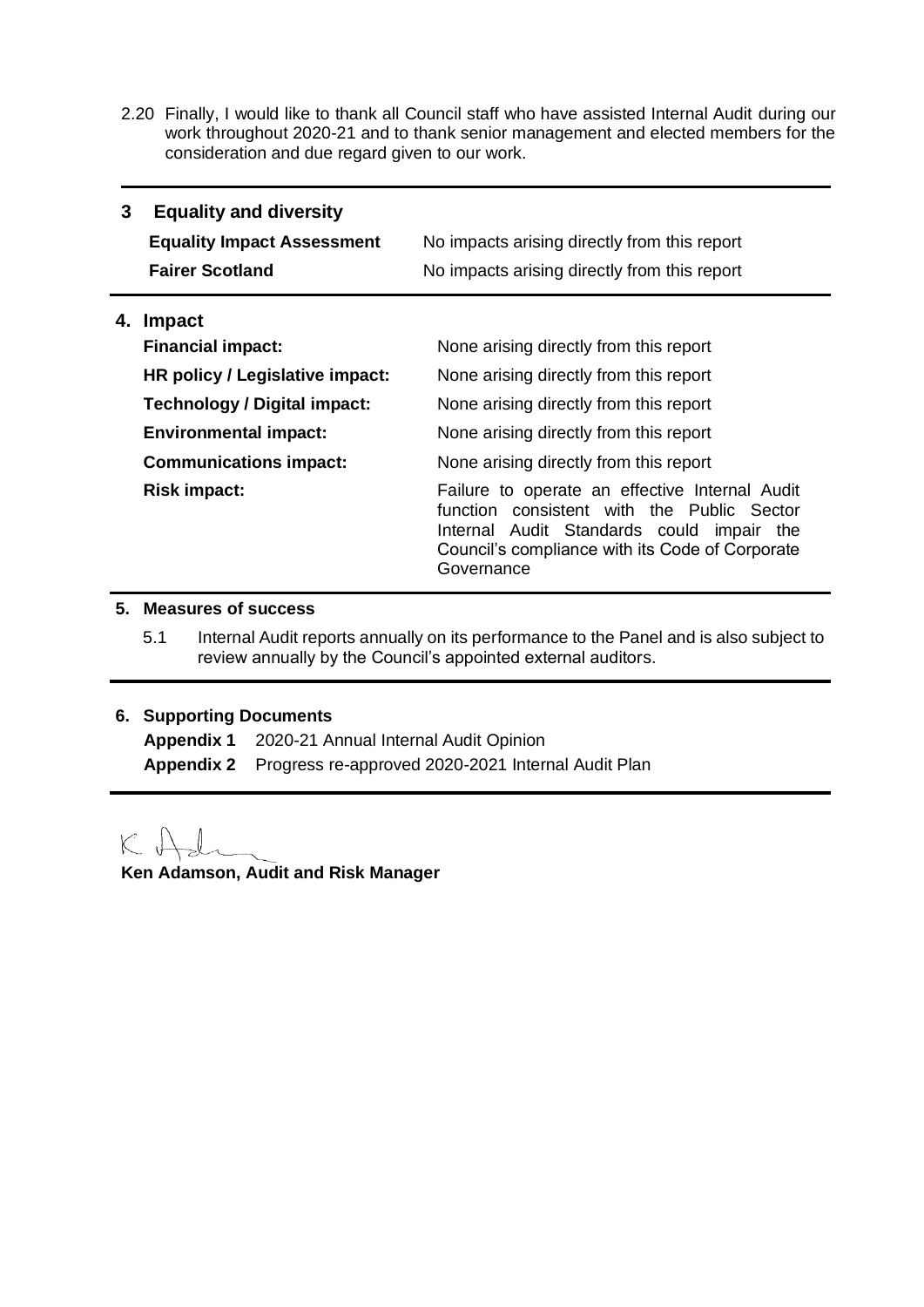#### **Appendix 1 2020-21 Internal Audit Opinion**

#### **To the members of North Lanarkshire Council's Audit and Scrutiny Panel, the Chief Executive and other members of the Council's Corporate Management Team**

As Audit and Risk Manager of North Lanarkshire Council, I am pleased to present my annual statement on the adequacy and effectiveness of the Council's framework of governance, risk management and internal control for the year ended 31 March 2021.

#### **Respective responsibilities of management and internal auditors in relation to governance, risk management and internal control**

It is the responsibility of the Council's senior management to establish appropriate and sound systems of governance, risk management and internal control and to monitor the continuing effectiveness of those systems. It is the responsibility of the Audit and Risk Manager to provide an independent annual opinion on the adequacy and effectiveness of the Council's framework of governance, risk management and internal control.

#### **The Council's framework of governance, risk management and internal controls**

The main objectives of the Council's framework of governance, risk management and internal controls are to ensure that resources are directed in accordance with agreed plans, policies and priorities and to ensure that there is sound decision-making and clear accountability for the use of those resources in order to achieve the desired outcomes for service users and communities.

This includes ensuring that appropriate internal controls and risk management arrangements are in place to effectively manage issues which might impact on the delivery of Council services, the achievement of corporate and service objectives, ambitions and priorities and public confidence in the Council. The Council also requires effective internal controls and risk management arrangements to safeguard its employees, to protect its assets, to maintain effective stewardship of public funds, to ensure good corporate governance, to ensure compliance with statutory requirements and to ensure it continues to deliver best value.

#### **The work of Internal Audit**

Internal Audit is an independent and objective assurance function established by the Council designed to add value and to improve the Council's operations. It helps the Council accomplish its objectives by bringing a systematic, disciplined approach to evaluate and improve the effectiveness of the Council's risk management, control and governance processes and by providing an independent and objective opinion on the Council's internal control environment. It also objectively examines, evaluates and reports on the adequacy of the control environment as a contribution to the proper, economic, efficient and effective use of the Council's resources.

The Internal Audit section operated throughout 2020-21 in accordance with the Public Sector Internal Audit Standards (PSIAS). As part of the Internal Audit quality assurance and improvement programme, I have assessed the extent to which current internal audit activity, policies and procedures conform to expected requirements. The results show that the section substantively complies with the PSIAS.

The section undertakes an annual programme of work formally approved by the Audit and Scrutiny Panel. The audit plan is determined following a risk-based audit needs assessment that is revised on an ongoing basis to reflect my assessment of the evolving risks and changes within the Council.

All Internal Audit reports identifying system weaknesses and/or non-compliance with expected controls are brought to the attention of management and include appropriate recommendations and agreed action plans. It is management's responsibility to ensure that proper consideration is given to Internal Audit reports and that appropriate action is taken on audit recommendations.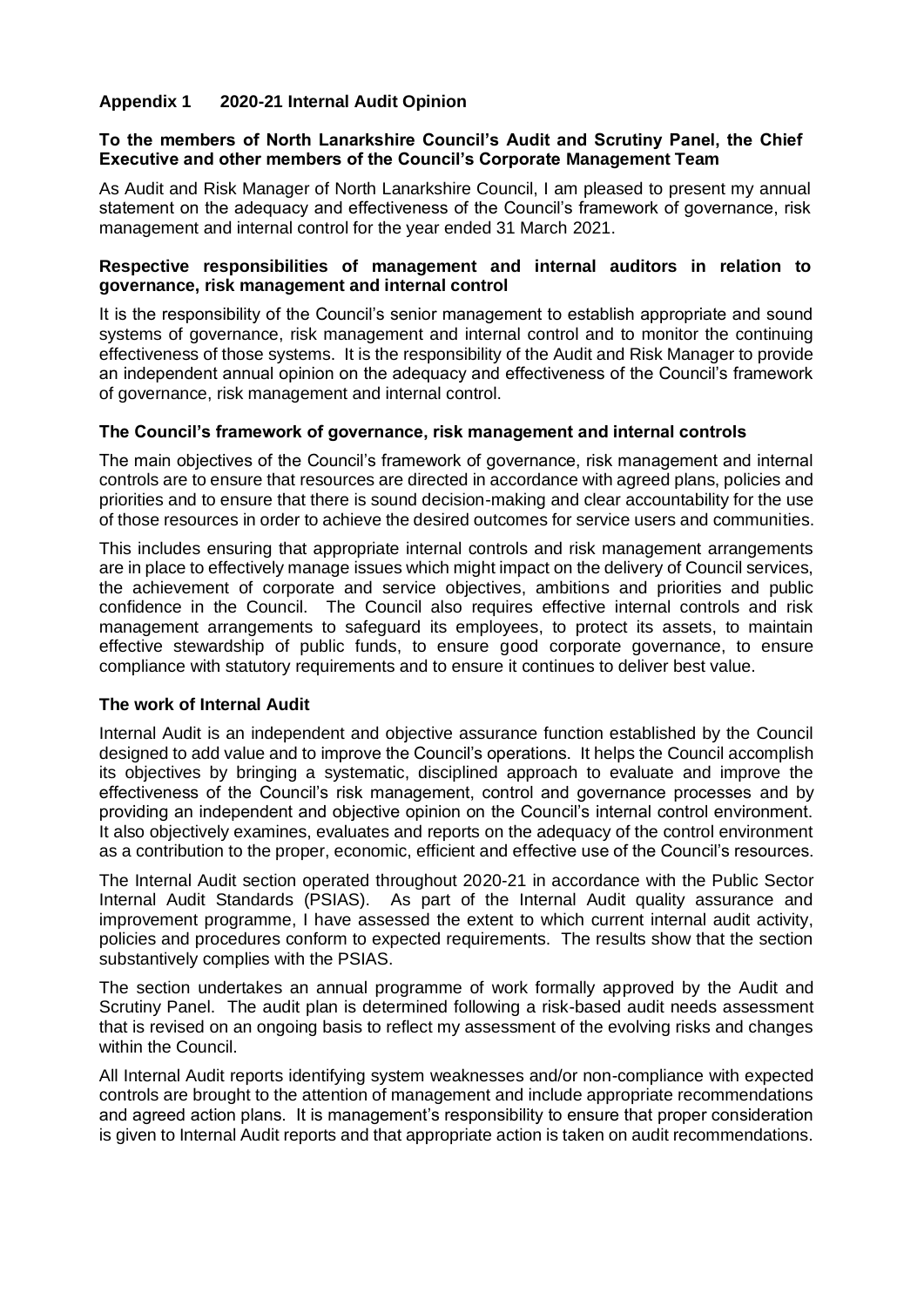#### **Appendix 1 (continued) 2020-21 Internal Audit Opinion**

Internal Audit is required to ensure that appropriate arrangements are made to determine whether action has been taken on Internal Audit recommendations or, where appropriate, that management has understood and assumed the risk of not acting. Significant matters (including non-compliance with audit recommendations) arising from internal audit work are reported regularly to the Chief Executive, to the Corporate Management Team and to the Audit and Scrutiny Panel.

#### **Basis of Opinion**

My evaluation of the control environment is informed by several sources:

- the audit work undertaken by Internal Audit during the year to 31 March 2021;
- the assessment of risk completed during the preparation of the 2020-21 and 2021-22 annual plans;
- my wider knowledge of the Council's corporate governance, risk management and performance management arrangements;
- assessments of the general control environment within individual Services in 2020-21 completed by relevant Executive Directors and/or Heads of Service; and
- reports issued by the Council's external auditors during 2020-21, together with reports from other external review and inspection bodies.

#### **Opinion on the Council's internal control systems**

It is my opinion that reasonable assurance can be placed upon the adequacy and effectiveness of the Council's framework of governance, risk management and internal control for the year ended 31 March 2021.

**Ken Adamson CPFA Audit and Risk Manager North Lanarkshire Council**

**20 May 2021**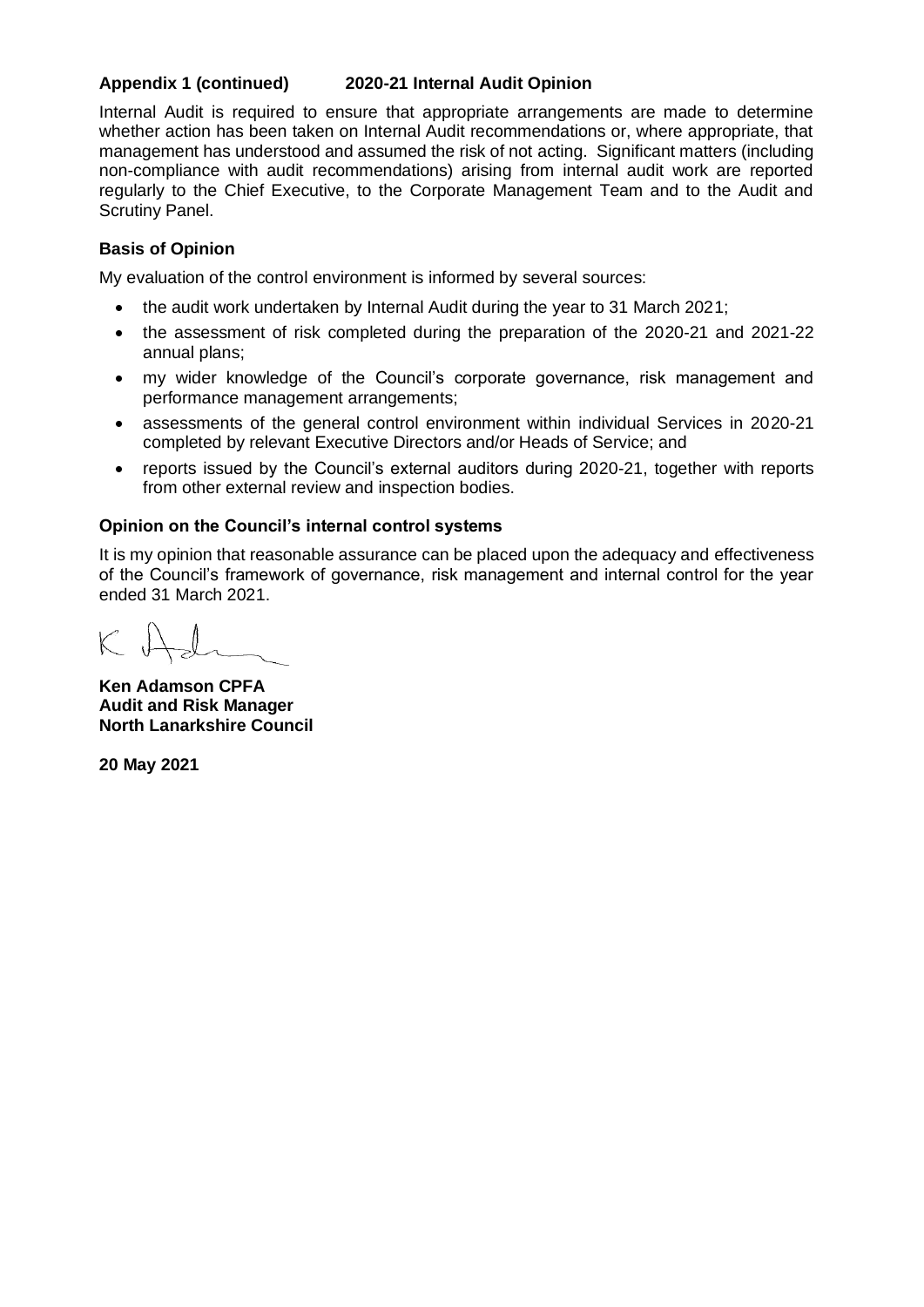## **Appendix 2 Progress re-approved 2020-2021 Internal Audit Plan**

| <b>Topic</b>                                                          | <b>Status</b>        | <b>Audit grading</b>                                                      | <b>Reported to A&amp;SP</b>       |  |  |
|-----------------------------------------------------------------------|----------------------|---------------------------------------------------------------------------|-----------------------------------|--|--|
| Corporate governance                                                  |                      |                                                                           |                                   |  |  |
| Risk management                                                       | Complete             | Reasonable assurance (Green-Amber)                                        | December 2020                     |  |  |
| Corporate governance                                                  | Complete             | Reasonable assurance (Green-Amber)                                        | March 2021                        |  |  |
| Performance management                                                |                      | See Note 1                                                                |                                   |  |  |
| Key strategic / corporate risks / programmes of work                  |                      |                                                                           |                                   |  |  |
| Management of strategic change                                        | Complete             | Reasonable assurance (Green-Amber)                                        | <b>June 2021</b>                  |  |  |
| Digital NL and change programme                                       | Complete             | Reasonable assurance (Green-Amber)                                        | December 2020                     |  |  |
| Enterprise contract - strategic procurement                           | Complete             | Reasonable assurance (Green-Amber)                                        | March 2021                        |  |  |
| Asset rationalisation                                                 | Underway             | To be confirmed                                                           | <b>Expected September 2021</b>    |  |  |
| Information governance and information security                       | Complete             | Reasonable assurance (Green-Amber)                                        | March 2021                        |  |  |
| <b>Public Protection</b>                                              | Underway             | N/A                                                                       | <b>Expected September 2021</b>    |  |  |
| Health and Safety (2 reports)                                         | Complete<br>Complete | Substantial assurance (Green)<br>Limited assurance (Amber-Red)            | December 2020<br><b>June 2021</b> |  |  |
| <b>City Deal</b>                                                      | Complete             | Substantial assurance (Green)                                             | <b>June 2021</b>                  |  |  |
| Economic Regeneration Development Plan                                | Complete             | Reasonable assurance (Green-Amber)                                        | <b>June 2021</b>                  |  |  |
| HR - management of sickness absence                                   | Underway             | Carried forward to 2021-22 to consider impact of revised corporate policy |                                   |  |  |
| Hub development and delivery programme                                | See Note 2           |                                                                           |                                   |  |  |
| Early Learning and Childcare: 1140 hours                              |                      | See Note 3                                                                |                                   |  |  |
| Scottish Attainment Challenge (SAC) and Pupil<br>Equity Funding (PEF) | Underway             | N/A                                                                       | <b>Expected September 2021</b>    |  |  |
| Governance - local community engagement                               | See Note 4           |                                                                           |                                   |  |  |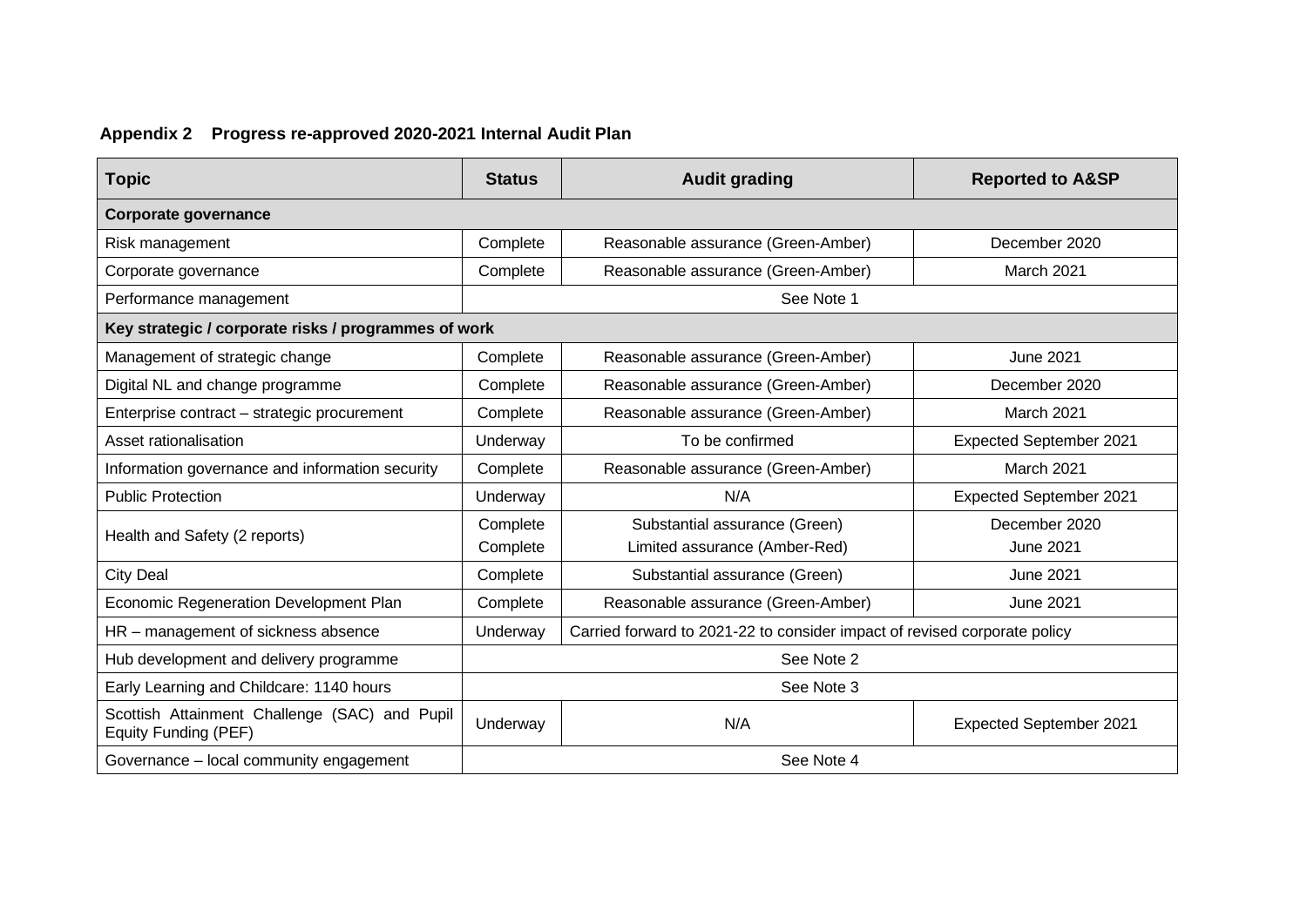## **Appendix 2 Progress re-approved 2020-2021 Internal Audit Plan (continued)**

| <b>Topic</b>                                                      | <b>Status</b>           | <b>Audit grading</b>                                                     | <b>Reported to A&amp;SP</b>       |
|-------------------------------------------------------------------|-------------------------|--------------------------------------------------------------------------|-----------------------------------|
| Financial management and key financial systems                    |                         |                                                                          |                                   |
| Financial management and financial sustainability                 | Complete<br>(2 reports) | Reasonable assurance (Green-Amber)<br>Reasonable assurance (Green-Amber) | December 2020<br>March 2021       |
| <b>Community Investment Fund</b>                                  | Complete                | Reasonable assurance (Green-Amber)                                       | March 2021                        |
| Financial systems key controls: Council tax                       | Complete                | Substantial assurance (Green)                                            | December 2020                     |
| Financial systems controls: Treasury management                   | Complete                | Substantial assurance (Green)                                            | March 2021                        |
| Regularity work: financial systems - General ledger               | Complete                | Reasonable assurance (Green-Amber)                                       | December 2020                     |
| Regularity work: financial systems - Payroll                      | Complete                | Reasonable assurance (Green-Amber)                                       | <b>June 2021</b>                  |
| Regularity work: financial systems - Creditors                    | Complete                | Reasonable assurance (Green-Amber)                                       | March 2021                        |
| <b>Fraud and irregularity</b>                                     |                         |                                                                          |                                   |
| Review of the Council's Anti-Fraud arrangements                   | Complete                | Reasonable assurance (Green-Amber)                                       | September 2020                    |
| Allowance for fraud and irregularity investigations               | Ongoing                 | N/A                                                                      | N/A                               |
| Provision of IA services to third parties                         |                         |                                                                          |                                   |
| Integrated Health and Social care - North<br>Lanarkshire JIB      | Ongoing                 | N/A                                                                      | N/A                               |
| <b>Audit Committee and External Audit</b>                         |                         |                                                                          |                                   |
| Liaison with external audit                                       | Ongoing                 | N/A                                                                      | N/A                               |
| Facilitating the work of the Audit and Scrutiny Panel             | Ongoing                 | N/A                                                                      | N/A                               |
| Follow-up of IA and EA recommendations                            | Ongoing                 | N/A                                                                      | Each 'Audit' meeting of the Panel |
| Follow-up: Audit Scotland/Accounts Commission<br>national reports | Note 5                  |                                                                          |                                   |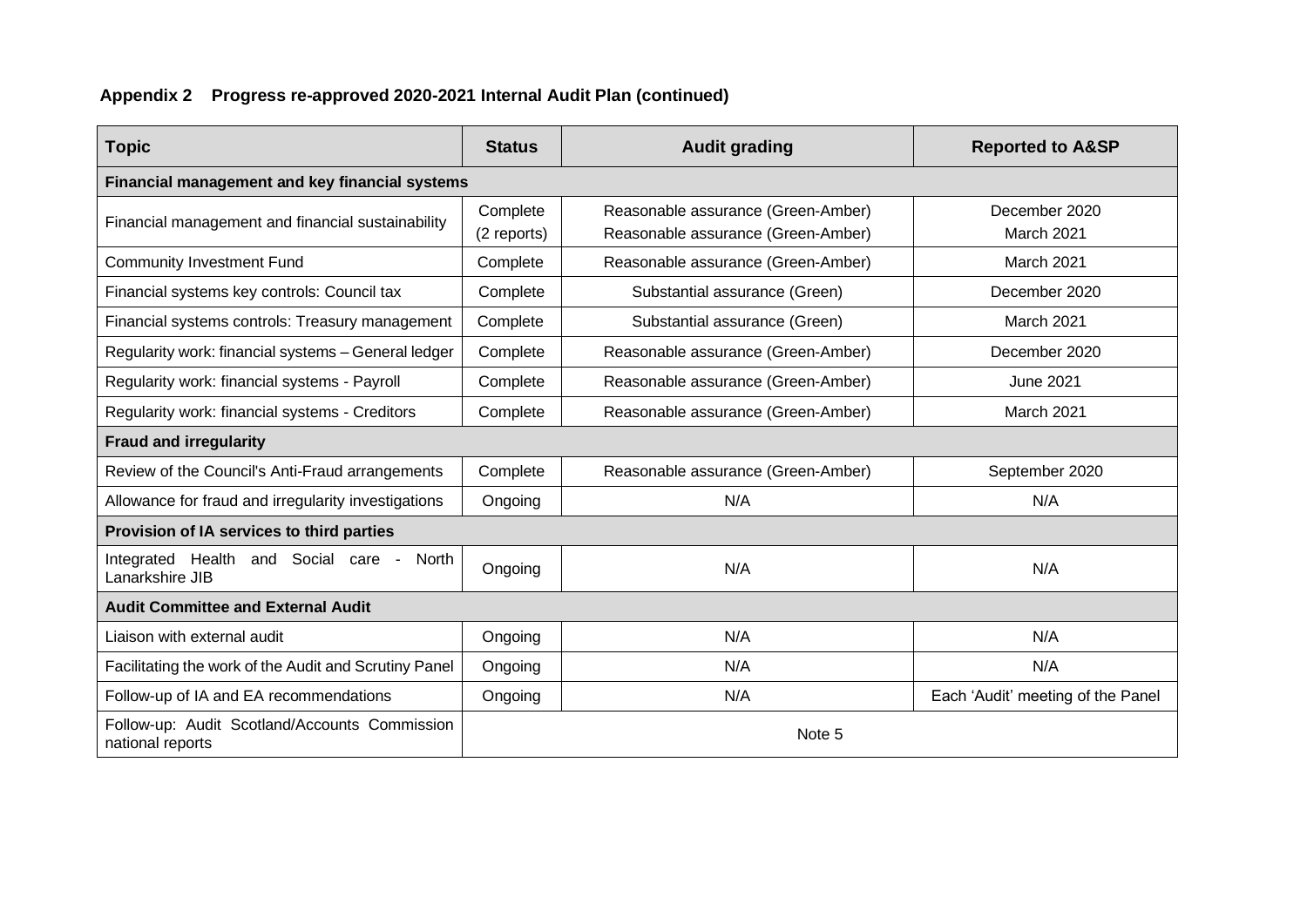#### **Appendix 2 Progress re-approved 2020-2021 Internal Audit Plan (continued)**

| <b>Topic</b>                                                                                                                                                           | <b>Status</b> | <b>Audit grading</b>                                         | <b>Reported to A&amp;SP</b>  |
|------------------------------------------------------------------------------------------------------------------------------------------------------------------------|---------------|--------------------------------------------------------------|------------------------------|
| <b>Other</b>                                                                                                                                                           |               |                                                              |                              |
| PSIAS self-assessment and Quality Assurance<br>Programme                                                                                                               | Ongoing       | N/A                                                          | December 2020 and March 2021 |
| Provision of ad hoc advice on systems<br>development and control issues                                                                                                | Ongoing       | N/A                                                          | N/A                          |
| Participation in a range of Corporate Working<br>Groups                                                                                                                | Ongoing       | N/A                                                          | N/A                          |
| <b>Community Councils</b>                                                                                                                                              | Ongoing       | N/A                                                          | N/A                          |
| Contingency                                                                                                                                                            | N/A           | N/A                                                          | N/A                          |
| <b>Unplanned</b>                                                                                                                                                       |               |                                                              |                              |
| Covid-19 Strategic Framework Business Fund                                                                                                                             | Complete      | Reasonable assurance (Green-Amber)                           | <b>June 2021</b>             |
| Covid-19 response                                                                                                                                                      | Complete      | Reasonable assurance (Green-Amber)                           | March 2021                   |
| Audit of compliance: essential expenditure                                                                                                                             | Complete      | Substantial assurance (Green)                                | December 2020                |
| Range of outputs and advice on new processes<br>(both internal financial and HR processes and<br>Covid support mechanisms for individuals,<br>families and businesses) | Complete      | N/A                                                          | N/A                          |
| Fraud investigation: Employee Service Centre                                                                                                                           | Complete      | Reported in line with relevant reporting protocol: June 2021 |                              |
| Payroll irregularity: Social Work<br>Complete                                                                                                                          |               | Concluded and reported to management December 2020           |                              |
| Alleged irregularities: Scottish Welfare Fund                                                                                                                          | Complete      | Concluded and reported to management November 2020           |                              |

#### **Explanatory notes**

Note 1 Although substantive audit work on performance management has not been progressed in 2020-21, this mirrors delays in the roll-out of the Strategic Performance Framework (SPF) caused by the need for management to focus on other priorities as a result of the public health emergency. Sufficient assurance (and with appropriate commentary and recommendations) in respect of this issue has been obtained from our work on Corporate Governance in 2020-21. Further substantive work on this topic will, assuming full roll-out of the SPF, be carried forward to 2021-22.